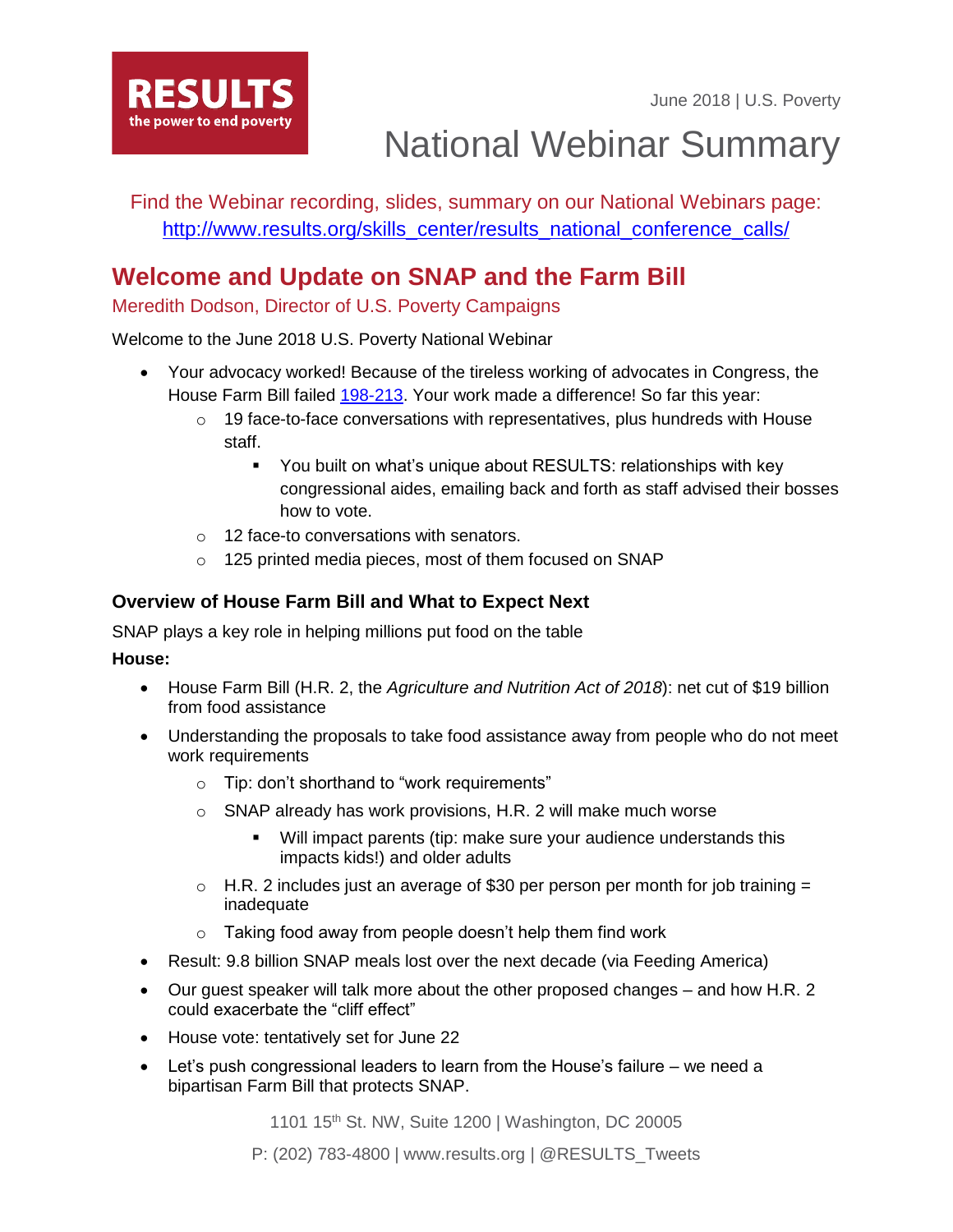### **Senate:**

- Bipartisan Senate Farm Bill could be released this week.
- We need to make sure they craft a bipartisan bill that protects SNAP, which helps over 40 million people in this country buy groceries and put food on the table.

## **Overview of June Action**

### Jos G. Linn, Grassroots Manager for U.S. Poverty Campaigns

### **Use Effective Advocacy Tools to Protect SNAP**

- Focus on protecting SNAP in the Farm Bill
- Keep the pressure on Congress through the end of the RESULTS International Conference on July 17th
- Use ALL the tools at your disposal
- Focus on getting at members of Congress from different angles so they remember the message to leave SNAP alone!

#### **How Many Actions Can Your Group Accomplish?**

- □ **Send** an e-mail urging Congress to protect SNAP
- **Write a letter** to each of your members of Congress urging them to protect SNAP. Use stories to illustrate the importance of this vital program to people facing hunger.
- **Call** your House and Senate DC offices and tell them to protect SNAP from cuts in the Farm Bill. Find contact information on our [Elected Officials page.](https://www.results.org/take-action/action-center?vvsrc=%2fAddress)
- **Meet** (via phone or in person) with House and Senate aides to talk about the importance of SNAP to people in your district and state
- **Write a letter to the editor** telling your members of Congress by name to protect SNAP.
- **Mobilize others** you know to write letters through our [#LettersGetLOUD](http://www.results.org/lettersgetloud) campaign and urge them to share their own letters via social media.
- **Schedule local lobby meetings** (invite new letter-writers to join you in these meetings) and lobby meetings at the [2018 RESULTS International Conference](http://www.resultsconference.org/) to deliver your #LettersGetLOUD letters

#### **Tips for Success**

- **Divide and conquer**  have each person in your group take an action (or actions to complete)
	- o **Free Agents** be the rock stars you are and do them all if you can
- **Make it game**  have a friendly competition with your group members or other advocates in our network to see who can get them all done first
- **Empower new people** encourage new people from **#LettersGetLOUD** to take the lead on an action

1101 15<sup>th</sup> St. NW, Suite 1200 | Washington, DC 20005

P: (202) 783-4800 | www.results.org | @RESULTS\_Tweets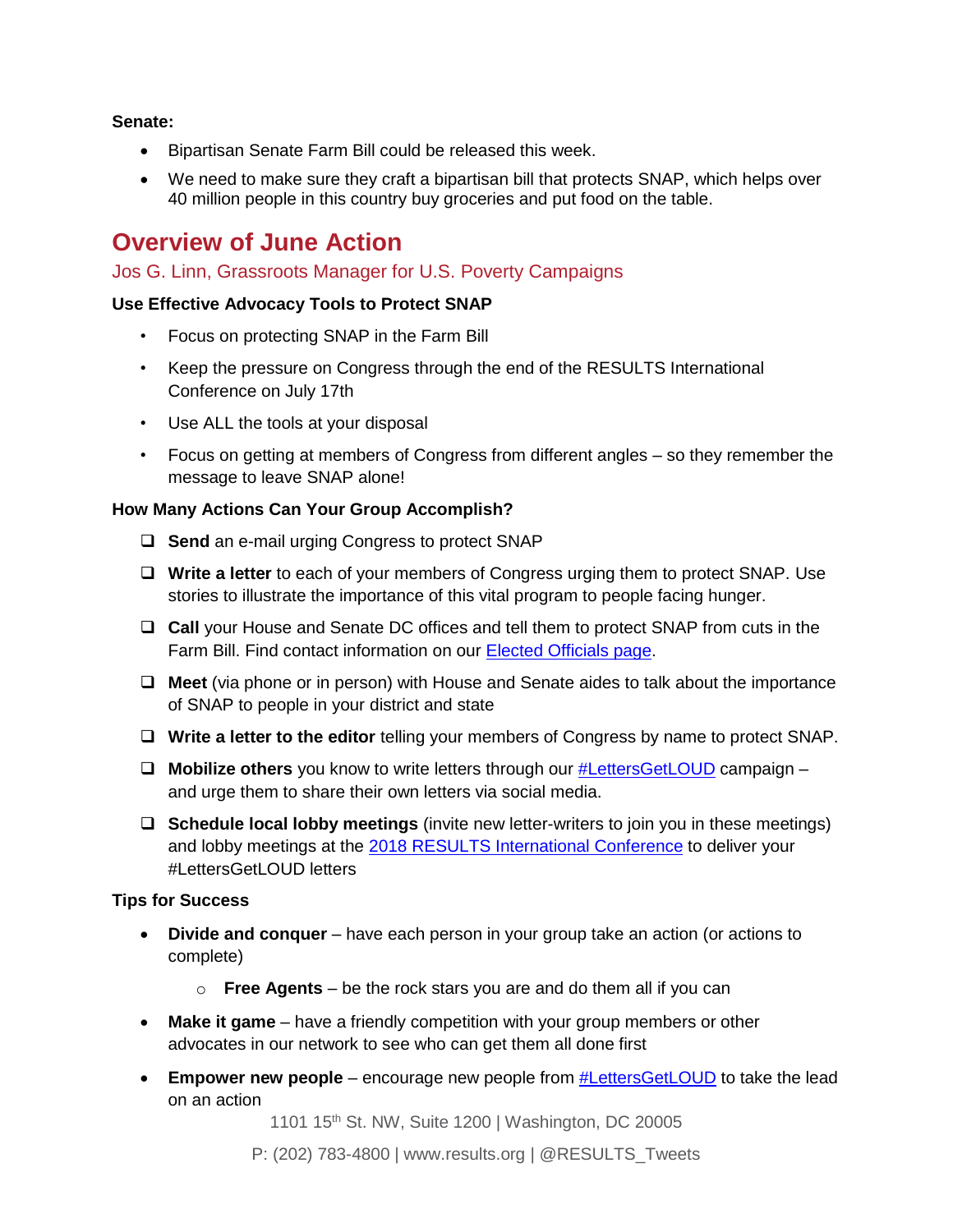- **Keep it personal and local** share stories about how SNAP is helping people in your community and use local/state data when available
- **Use the Activist Toolkit** [http://www.results.org/skills\\_center/activist\\_toolkit](http://www.results.org/skills_center/activist_toolkit)
- **Share your progress**  for each action your accomplish, post it on the [RESULTS](https://www.facebook.com/groups/RESULTSVolunteers/)  [Volunteers Facebook page](https://www.facebook.com/groups/RESULTSVolunteers/) and use the hashtag #Voices4RESULTS on [Twitter](https://twitter.com/RESULTS_Tweets) to encourage others to do the same

#### **June Action Resources**

- Read the June Action Sheet at: [http://www.results.org/take\\_action/june\\_2018\\_u.s.\\_poverty\\_action](http://www.results.org/take_action/june_2018_u.s._poverty_action)
- Use [local SNAP data](https://www.cbpp.org/research/a-closer-look-at-who-benefits-from-snap-state-by-state-fact-sheets) in your advocacy
- Use our online template for letters to the editor at: [http://www.results.org/take](http://www.results.org/take-action/action-center?vvsrc=/campaigns/54070/respond)[action/action-center?vvsrc=%2fcampaigns%2f54070%2frespond](http://www.results.org/take-action/action-center?vvsrc=/campaigns/54070/respond)
- [Learn all the details](http://www.frac.org/action/snap-farm-bill) about the House Farm Bill
- See our Activist Toolkit for help in taking different kinds of actions: [http://www.results.org/skills\\_center/activist\\_toolkit](http://www.results.org/skills_center/activist_toolkit)

### **Questions (Jos and Meredith)**

- 1. Question: Where can we get a copy of the slides?
	- $\circ$  Jos: On the RESULTS homepage, type National Webinars in the search bar and click on the National Webinars page when it comes up
- 2. Question: How can we try to make our own SNAP grievances leave a lasting impression? Sharing our stories is one way, however, do you believe reinforcing this issue with kitchen table talk will be more affective? How can one leave the best impression with members of congress to vote against this?
	- o Meredith: Knowing your own member of Congress, being based on the community and knowing what matters to them. Seeing the members' of Congress priorities and seeing what they have been saying about it in the media.
- 3. Question: Will the next house bill be different than the one that just passed?
	- $\circ$  Meredith: The House intends to bring up the exact same bill (H.R. 2, bill that failed last month), although, they changed the rule about when the House will debate because of the recent immigration issues going on. We'll see it towards the end of June. We hope that the Senate releases a good bill that protects SNAP, and as a result, the House says they have debated the issue already and that they will take up on the Senate bill. We want the final product to be a bipartisan bill that protects SNAP.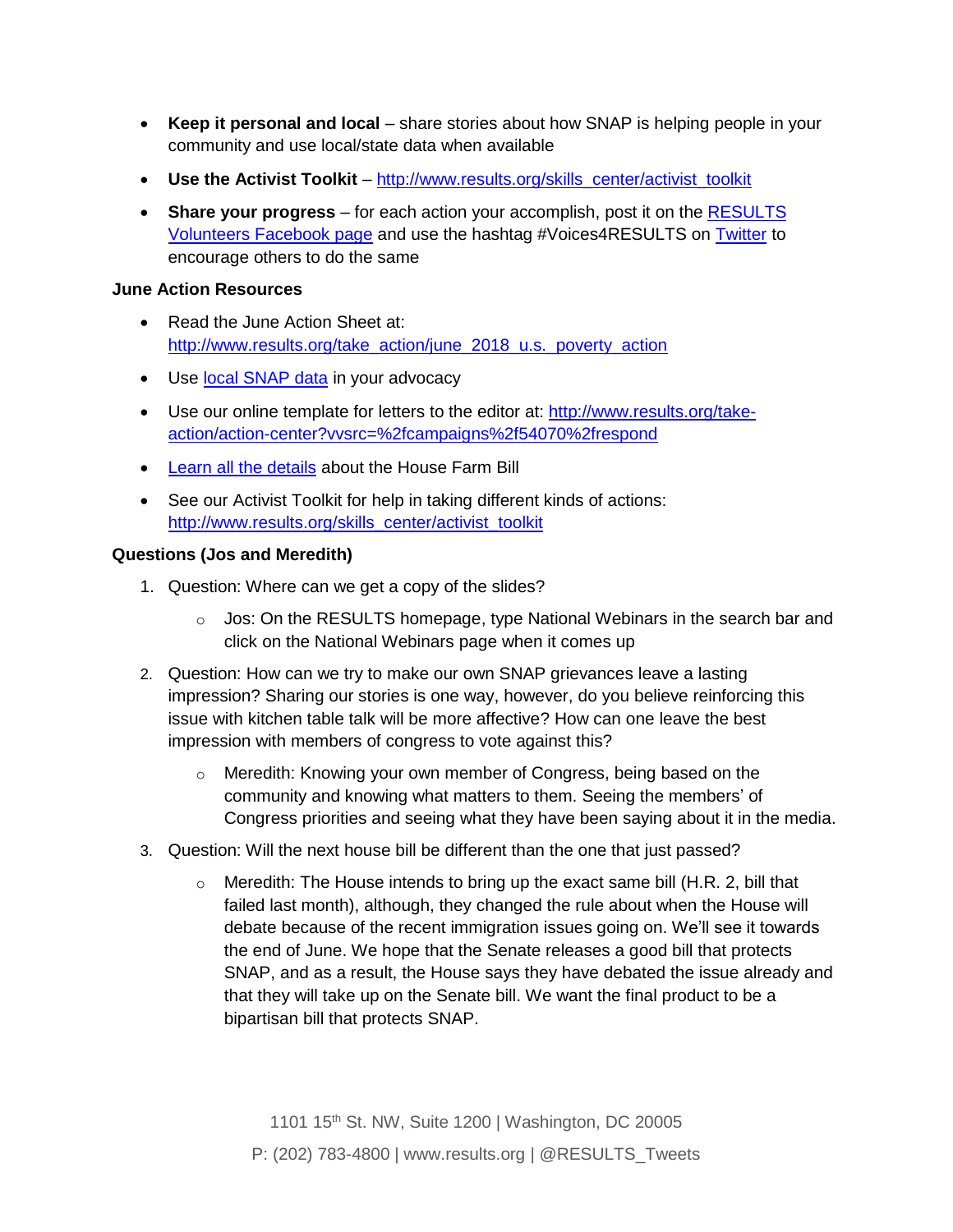## **Grassroots Shares**

### • **Yvonne Wyborny of RESULTS Detroit**

- o Set up meeting with Congresswoman Brenda Lawrence on 5/25
	- **Thanked her for opposing the House Farm Bill**
	- Brainstormed how to protect SNAP and gave 25 letters from our church through [#LettersGetLOUD](http://www.results.org/issues/lettersgetloud)
	- Rep. Lawrence is a member of Congressional Black and Women's Caucuses, which passed resolutions about protecting SNAP
	- She will chair of the Women's Caucus in next Congress
	- This issue impacts women and mothers
	- Added that she may need RESULTS' help when she becomes chair
	- We also talked about RESULTS media, delivered a letter to the editor on the REACH Act
	- The meeting helped us build an even stronger relationship with her
- o ON June 2, Mary Albertson and I attended a fundraiser and Sen. Debbie Stabenow was there (Ranking Member of the Senate Agriculture Committee)
	- We talked to her about the Farm Bill
	- She said negotiations will be going on for two weeks and will be doing her best to protect SNAP
	- She will tell us if Senators should support the Farm Bill or not

### • **Ginnie Vogts of RESULTS Columbus**

- o I've been participating in the [Poor People's Campaign](https://www.poorpeoplescampaign.org/) (PPC)
	- William Barber is leading the Poor People's Campaign (Started with Moral Mondays in North Carolina in 2013)
	- PPC now underway, 40 Days of Action starting on Mother's Day going through Juneteenth
- o PPC is addressing [several](https://www.poorpeoplescampaign.org/demands/) issues
	- Next week is focused on wages, income, and housing, and social services
- o If you are in a state doing [PPC events,](https://www.poorpeoplescampaign.org/events/) please attend
- o Picture in the slides is of me coming out of Ohio state house
	- We were trying to get arrested, wanted to make a strong statement
	- Cops threw us out the first week but did not arrest us

1101 15<sup>th</sup> St. NW, Suite 1200 | Washington, DC 20005

P: (202) 783-4800 | www.results.org | @RESULTS\_Tweets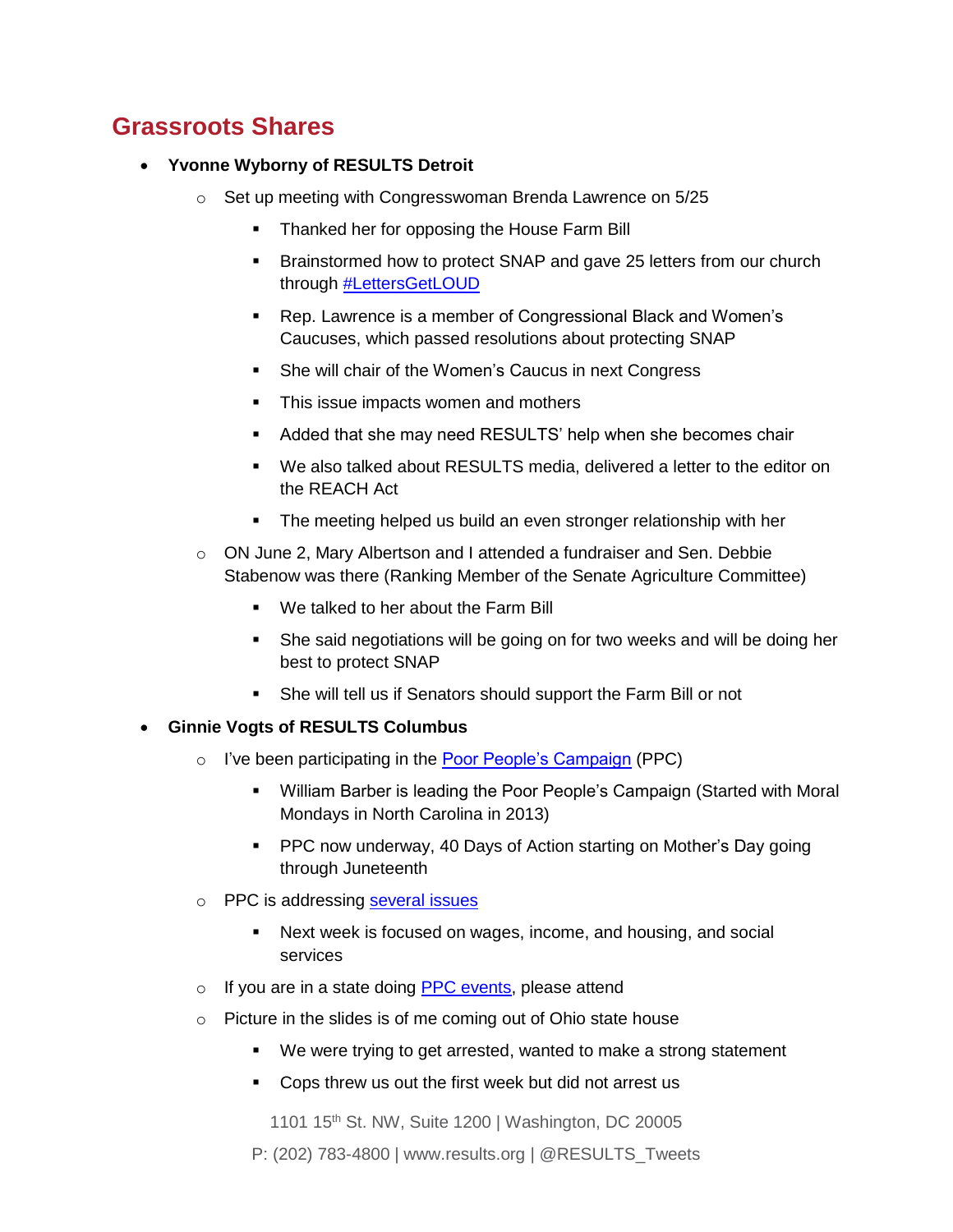- This last week, people laid down in the street and got arrested
- $\circ$  It made me think: why is so hard for white middle class people to get arrested and so easy for black/brown people getting arrested for simply going about their business?
- o Day before I was nervous but it was an amazing experience and I am very grateful for work I get to do with RESULTS and others who care

# **RESULTS International Conference**

### Funke Aderonmu, 2018 RESULTS Emerson Hunger Fellow

### **Come learn more about Housing and the Racial Wealth Divide!**

- We'll have session examining the legacy of federal housing policy in exacerbating the racial wealth divide today
- A panel of experts from Urban Institute, National Fair Housing Alliance, Prosperity Now, and a RESULTS Expert on Poverty!
- Leave with resources to further understand the links between housing and racial wealth inequality

### **There's still time to register!**

- Register at [www.resultsconference.org/register/](http://www.resultsconference.org/register/)
- Also, if you need financial assistance to attend the Conference, we still have scholarship money available for active U.S. Poverty volunteers. Apply at [www.tinyurl.com/RESULTSScholUS](http://www.tinyurl.com/RESULTSScholUS)

In addition:

- **Please book your hotel now!** Our discounted hotel rate expires on June 10. If you have not reserved your room yet, please do so this week at: <https://book.passkey.com/event/49412157/owner/544/home>
- Find all our **Conference resources** at: [http://www.results.org/skills\\_center/2018\\_international\\_conference\\_resources,](http://www.results.org/skills_center/2018_international_conference_resources) including our IC Checklist, information about the agenda and speakers, and sample lobby meeting requests.
- Finally, if you're coming, please be on the lookout for an **e-mail from Susan Fleurant**  next week about setting up Lobby Prep Calls this month to get you ready for your lobby meetings in DC

I look forward to seeing you all there!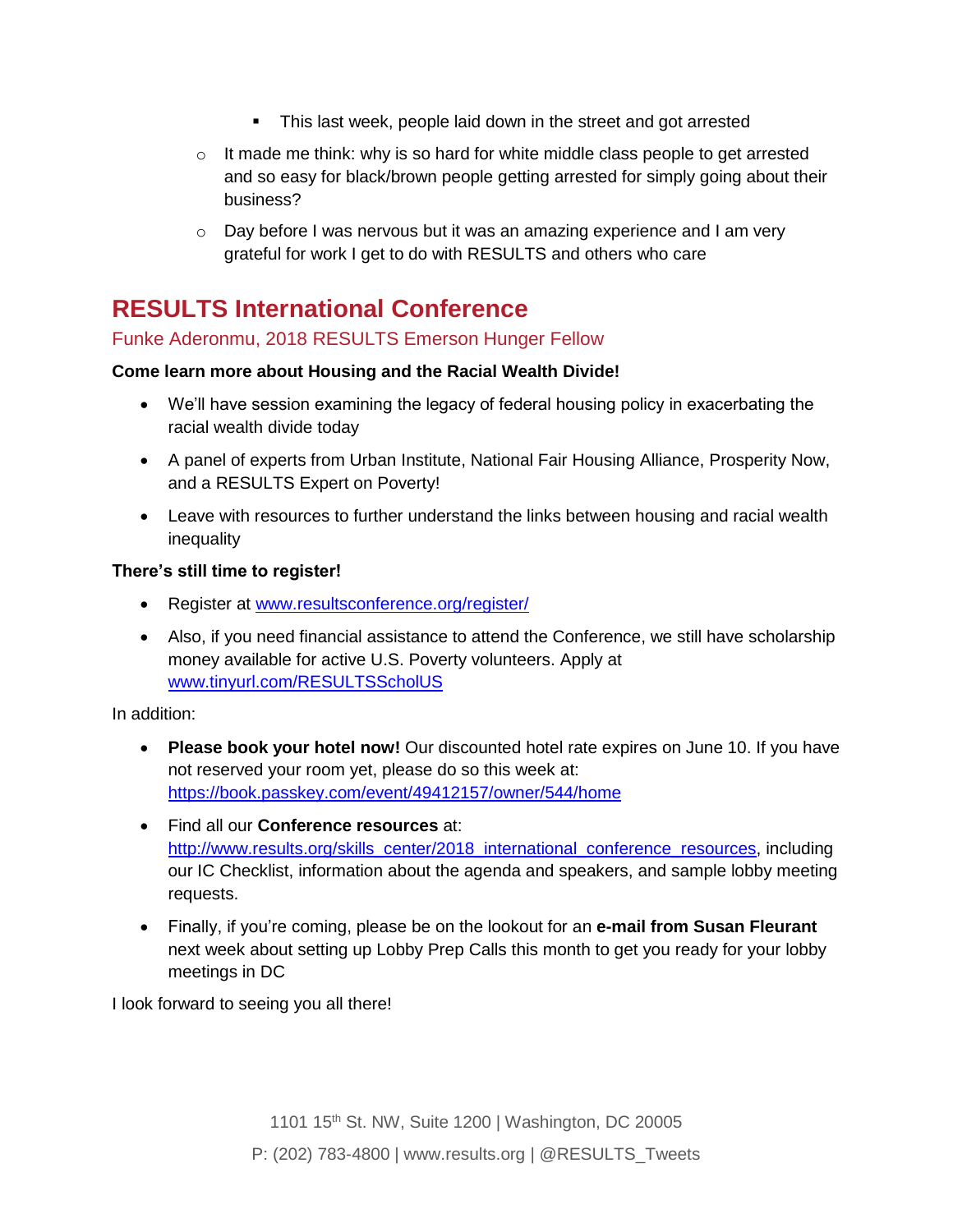# **Guest Speaker: Allison Bovell-Ammon**

Facilitated by Meredith Dodson

### **Bio**

Allison Bovell-Ammon is Deputy Director of Policy Strategy for [Children's HealthWatch.](http://childrenshealthwatch.org/) In her role, Allison leads the federal policy work of Children's HealthWatch. She does this by working closely with the Executive Council, Executive Director, and Deputy Director of Innovative Partnerships, to identify Children's HealthWatch policy priorities, develop advocacy and communications strategies and foster partnerships for maximizing the impact of Children's HealthWatch to inform policies that improve child and family health. In coordination with the Leadership Team and the Communications and External Relations Specialist, Allison works with members of the Advisory Board to advance the mission of the organization. She also co-leads with Dr. Sandel Housing Prescriptions as Health Care, an innovative project connecting highhealth care utilizing families experiencing housing instability with services tailored to improve housing stability and health.

Previously, Allison was the Boston-Site Coordinator for Children's HealthWatch where she supervised data collection in the Boston Medical Center Emergency Department before transitioning to the Headquarters team as the Research, Policy and Communications Coordinator. In that role, she coordinated the Healthy Families EITC Coalition and was the primary liaison for Witnesses to Hunger.

Before joining Children's HealthWatch, Allison worked with Drs. Frank and Rose-Jacobs' on the Primary Care Enrichment Program (PEP) research study at Boston University, which is a longitudinal study that explores the effects of in-utero substance use on the development of children. Allison has previously worked and volunteered with several direct-service non-profit organizations.

Allison received her BA magna cum laude from Birmingham-Southern College and Master of Divinity summa cum laude from Boston University School of Theology.

### *Allison, tell us more about Children's Health Watch, the connection between SNAP and health, and how this relates to the Farm Bill?*

- Thank you for the invite, I watch RESULTS' work
- Children's Health Watch is a nonpartisan network of pediatricians and public health researches and child and help policy experts that strives to improve the help and development of young children, it is focused on children of ages 0-4
	- $\circ$  We also help their families by informing policies that address and alleviate economic hardship
	- $\circ$  It's done by talking to families as they bring their children in for a medical appointment or for an emergency in 5 different hospitals across the country
	- o We have been doing this for the past 20 years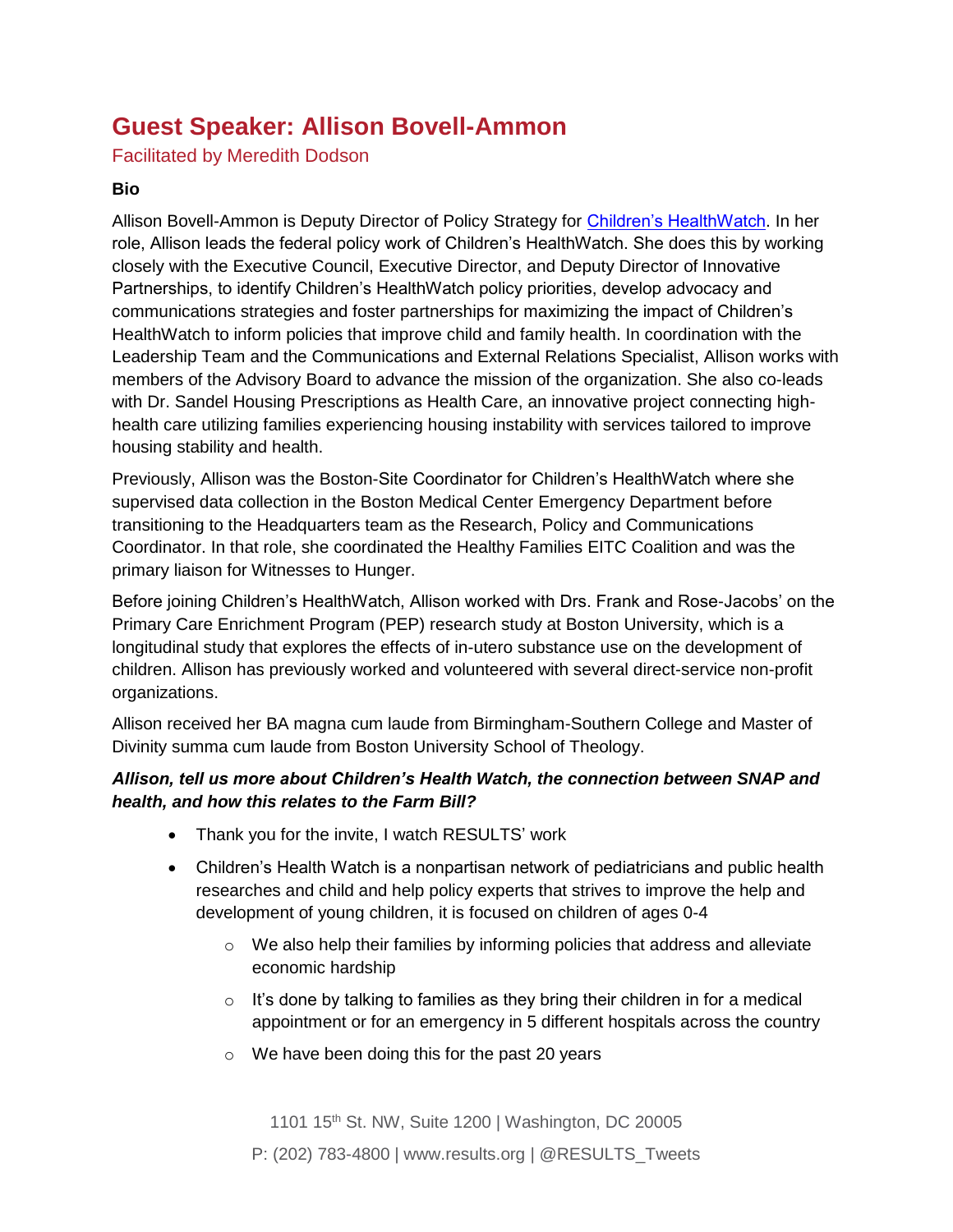- o We've learned from these families about food insecurities and housing instabilities or inability to keep the heat and the lights on and other things that impact a child's health
- o We have talked to about 65,000 families since 1998
- We focus on policies that improve food security, stable homes, energy security (the ability to afford energy), and insuring that people can afford health care and prescription medicine without making sacrifices on paying for other basic needs
- Our research and the research of others has shown that food insecurity is linked to poor health outcomes but SNAP negates those poor health outcomes across the lifespan
	- $\circ$  The research from Children's Health Watch shows that in early childhood, SNAP is associated with fewer hospitalizations
	- $\circ$  SNAP helps children meet the developmental milestones that they need as part of the healthy growth trajectory and they are less likely to be underweight
	- o Other research shows that when mothers receive SNAP during their pregnancy, their children are more likely to be with a born with a healthy birth weight
	- $\circ$  These outcomes are linked with other health outcomes well into childhood and beyond
- Other research shows that children of all ages have shown that SNAP reduces the risk of food insecurity
- SNAP is also linked to better education outcomes
- Into Adulthood, SNAP has helped improve physical and mental health
	- $\circ$  SNAP has a lifespan benefit on health outcomes; a longitudinal study shows things that happened in someone's early life and how it affected their life later
	- o this study shows that SNAP helped reduce cardiac diseases in these children's adult lives
- SNAP reduces health care costs/ the avoidable costs
	- $\circ$  One study shows a decrease in health expenditures across lower income people and older adults
- With regard to the House Farm Bill, we want to focus on one provision of SNAP and that is Broad Based Categorical Eligibility (BBCE)
	- $\circ$  BBCE is a state option that allows states to eliminate the SNAP asset test and to increase gross income limits, so more people can qualify for SNAP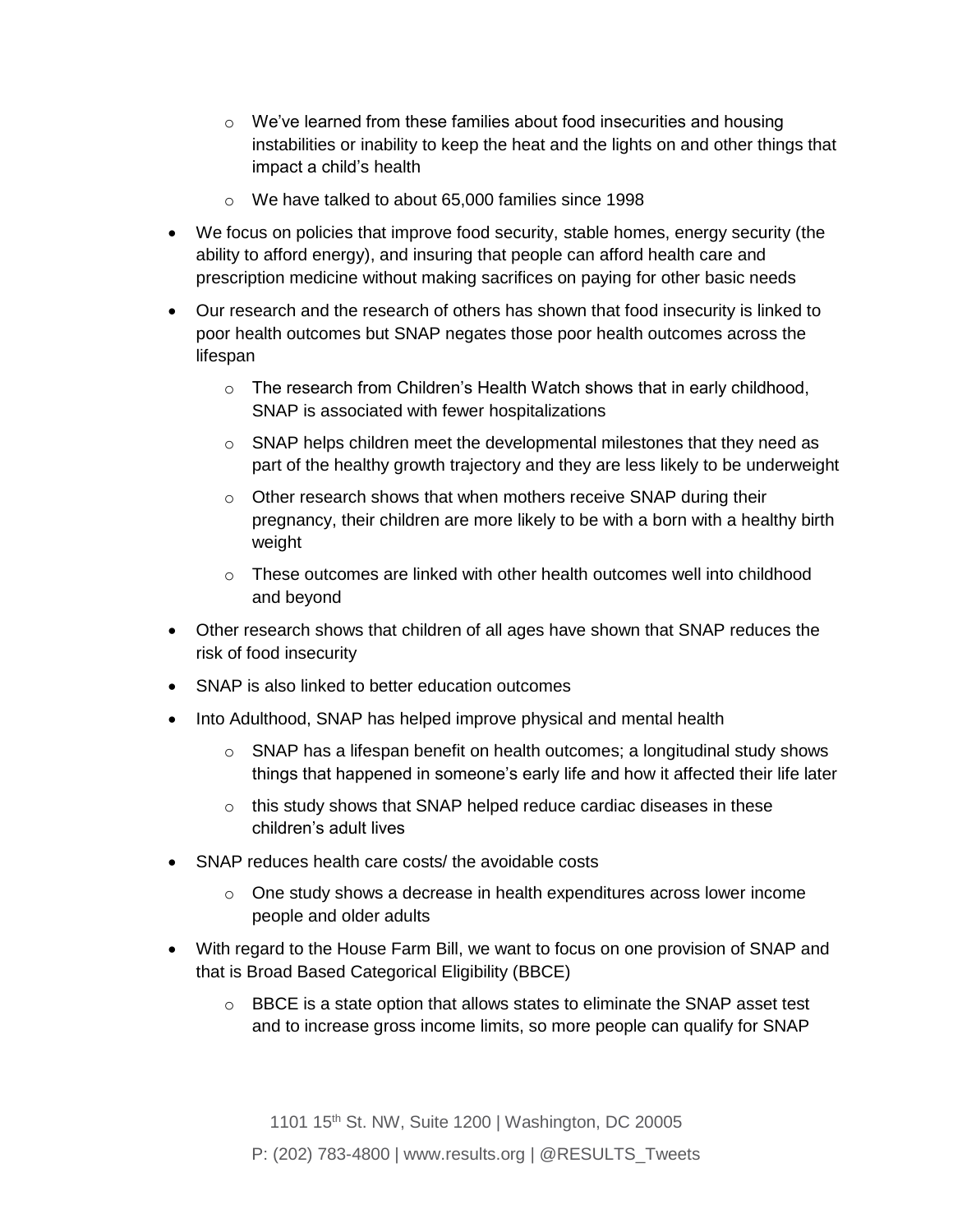- $\circ$  The benefits to BBCE are the supports of working families, it removes barriers to participate, it reduces administrative burdens, and it brings more federal dollars into states
- $\circ$  The elimination of BBCE, which was proposed in the House, would eliminate SNAP and it would reduce the amount of income they have because they now must pay for groceries, putting the family at risk of food insecurity
- $\circ$  Children's Health Watch looks at the issue of families being cut off or getting their SNAP reduced because having a growth in their incomes. Due to seasonal jobs, a family's income might fluctuate year-round. These families were found to experience more food insecurities which then leads to poor health which then causes developmental delays.
- We hope that you use this information and these resources to make this case about how removing SNAP causes poor health outcomes on people who benefit from it
- We want people who can work and that can find jobs to not be punished and get their SNAP taken away. We should encourage them to work and not eliminating the state option to give them SNAP no matter their wage sustainment
- SNAP helps people put food on their tables, it helps them nourish themselves and their children while they continue to work
	- o SNAP is already a work support program in many ways

### **Questions for Allison**

- 1. Question: Is there any research done on children transitioning from foster homes and how they have been affected by SNAP?
	- o Answer: We don't have much information on that.
	- o Comment from Allison: The elimination of asset tests and asset poverties would not allow people to be safe for any disasters they may face.
	- $\circ$  Comment from Meredith: Also, being punished for owning a car and getting their SNAP benefits taken away.

### **Announcements**

### Meredith Dodson

### **Support Moms, Champion Kids** *Extended to June 30th!*

<https://results.salsalabs.org/momsandkids>

- Why your fundraising is important short- and long-term
- \$40,000 fundraising goal *we're more than halfway there!*
- *Help us reach our goal of* 100% Group participation in grassroots fundraising in 2018